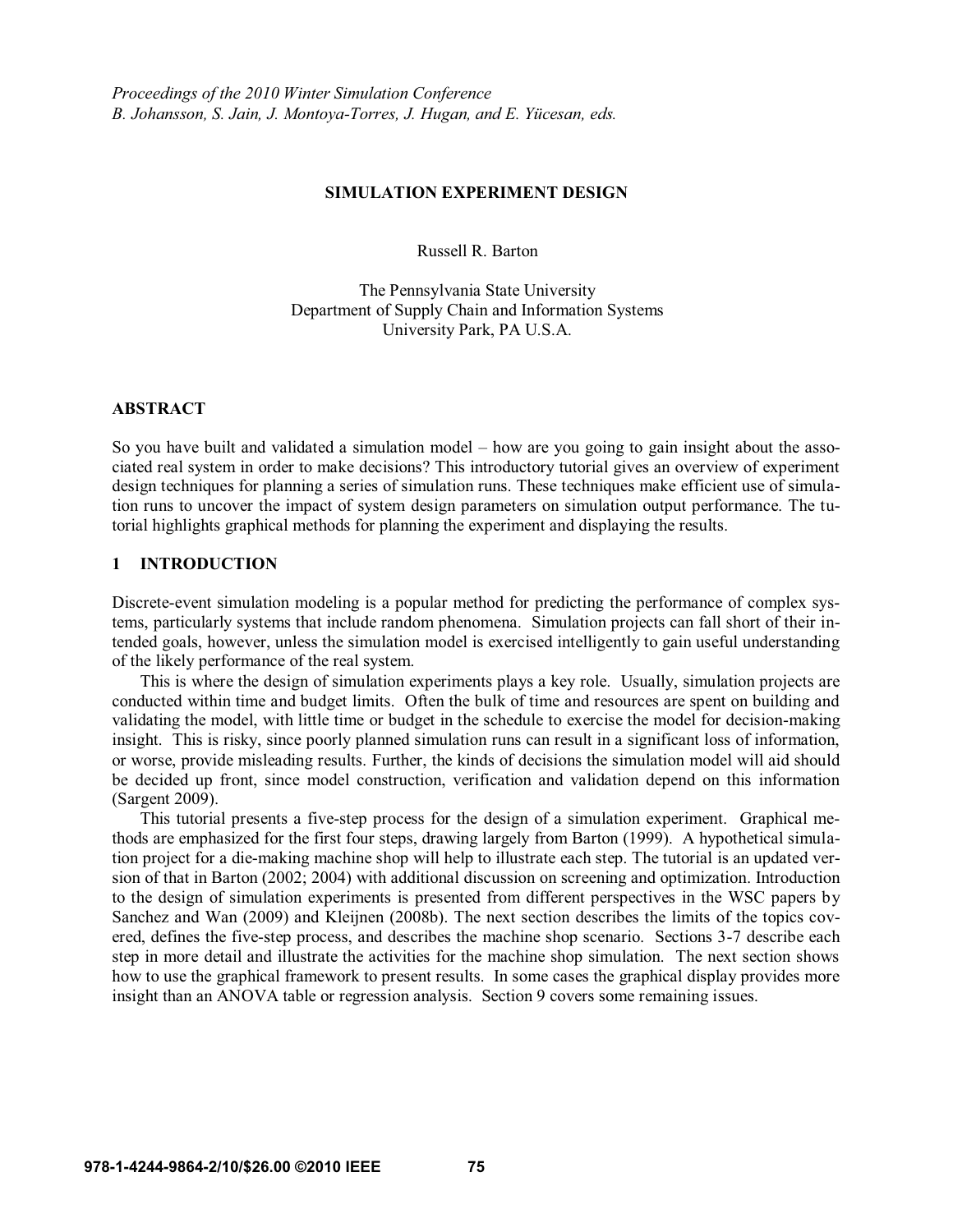# **2 FOCUS OF THE TUTORIAL**

Exactly what activities are considered as part of the design of an experiment? Consider the overall process of scientific investigation. Generally, it is a repeating, cyclic process which can be broken down into several activities:

- A. State a hypothesis to be evaluated.
- B. Plan an experiment to test the hypothesis.
- C. Conduct the experiment.
- D. Analyze the data from the experiment. This will likely lead to modification of the original hypothesis, and a return to activity one for the next cycle.

This tutorial focuses on activity B. Typically, simulationists (and the simulation methodology literature) spend more time with C and D, but careful planning in B can simplify the remaining activities. Activity B is what we will call the design of the simulation experiment (DOE), although many texts consider B, C, and D together under this topic.

For people without statistical training, it can be difficult to organize information about the system under study in a way that aids the design of the experiment. To help clarify this process, we break the design task B into five separate steps.

- 1. Define the goals of the experiment.
- 2. Identify and classify independent and dependent variables.
- 3. Choose a probability model for the behavior of the simulation model.
- 4. Choose an experiment design.
- 5. Validate the properties of the chosen design.

The next sections describe each step in detail. To make these activities more concrete, they will be described in the context of a hypothetical simulation project.

Imagine that you have constructed a simulation model of a machine shop that specializes in making dies for stamping parts. You are particularly interested in the operation of the milling machines, and in how jobs are released to the shop floor. You would like to choose policies that allow the shop to operate efficiently. You want to examine how shop operation is affected by release policies, the schedule for preventative maintenance, the speed/feed of the milling machines for a particular family of dies, and the production lot size. The example is described in more detail as we cover the five steps of the DOE process.

# **3 DEFINE GOALS**

Of course, the selection of what conditions to run in a simulation experiment depends on the goals of the experimenter. Why was the simulation model constructed? What particular issues are being examined during the current cycle of experimentation? These goals generally fall at a middle level in the hierarchy of goals within the organization that is sponsoring the development and use of the simulation model. It is good to place these goals in perspective, to gain support for the effort that will be required, and to make sure that the short-term objectives are consistent with the overall goals of the organization.

Goal hierarchy plots provide a graphical means to do this, and to simultaneously identify resources that will be needed to conduct the simulation study. These plots were developed as part of a special decision-making procedure called the Analytic Hierarchy Process (Saaty 1980).

Figure 1 shows a goal hierarchy plot for the machine shop study. At the highest level, one goal of the company is to grow its share of the die market. Two sub-goals to help accomplish this are to lower the cost of the dies, and to lower the average cycle time for producing a lot of dies. In order to achieve lower cost, the experimenters need to understand factors that affect throughput and operating costs. To lower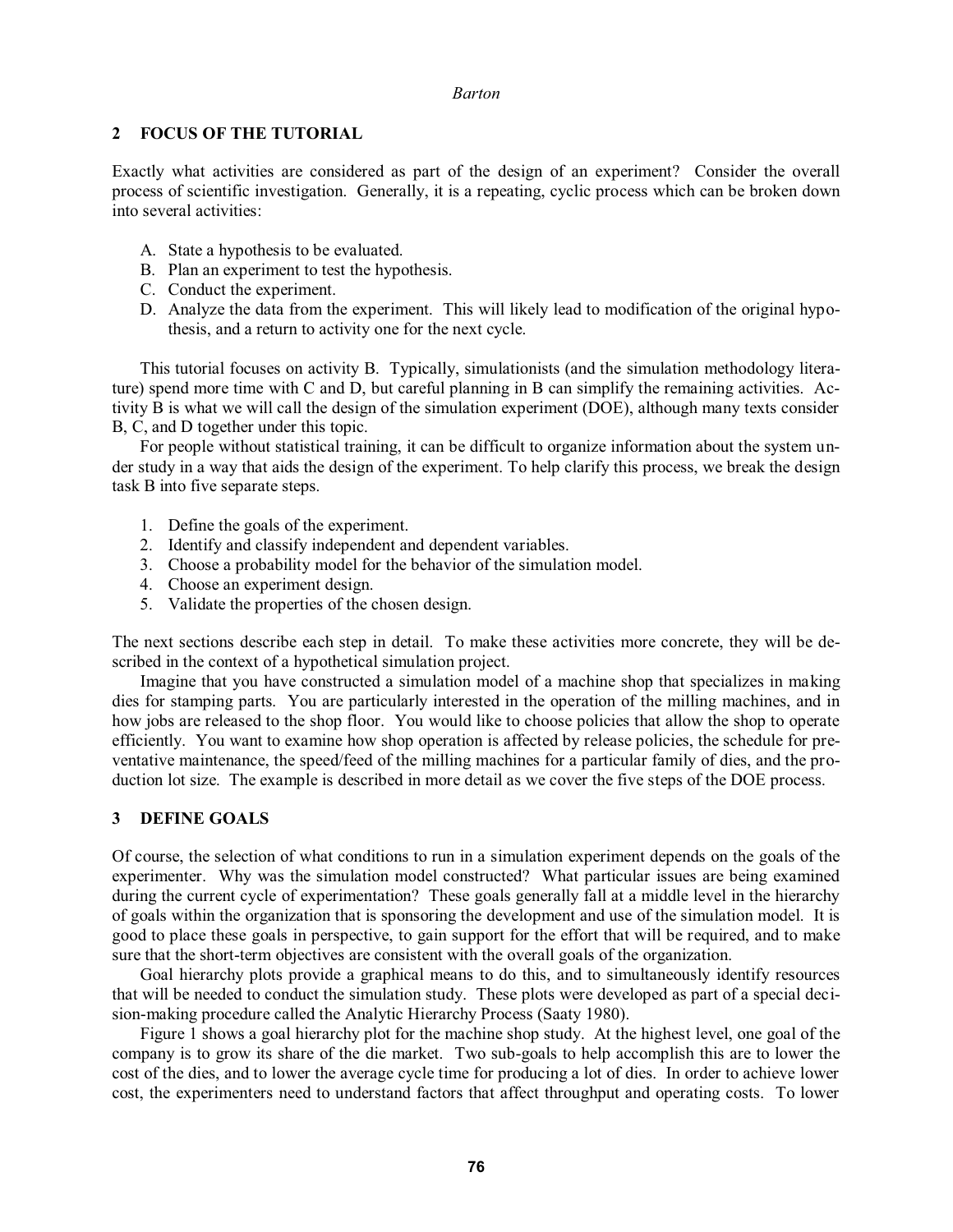the cycle time, the experimenters need to understand the impact that various factors have on cycle time. Both of these needs can be met through experimental studies using a simulation model of the shop. Completing such studies requires a validated simulation model and a planned set of model runs. The validated simulation model requires construction of a model and a planned set of runs to validate its performance. The figure highlights the repeated cycle of experimentation: the simulation model must be validated through a preliminary experiment before conducting the experiment to examine the impact of lot size, release policy, etc. on cost, throughput and cycle time. Table 1 classifies the experiment goals in one direction: the stage of the scientific process. At the earliest stage, activities focus on validation. Next, one often seeks to identify the most important design or policy variables affecting system performance. The next cycle often involves experiments to understand in a quantitative and predictive way how design or policy variables affect system performance. In some cases this level of understanding is sufficient for decision-making. In other cases the simulation is exercised repeatedly to optimize some measure of system performance. See Kleijnen and Sargent (2000) for a similar structuring of goals.



Figure 1: Goal hierarchy plot for the machine shop study

This tutorial focuses on the third and fourth cycles of the generic set of goals shown in Table 1. Specific activities for validation are described in Law (2009) and Sargent (2009) and the references cited in these papers. Screening designs are described in standard texts on the design of experiments such as Montgomery (2009), and in papers by Lin (1995) and Sanchez, Wan and Lucas (2009) and references therein. Optimization and robust design are frequently topics of tutorials at the Winter Simulation Conference. See the papers by Barton (2009), Fu, Chen and Shi (2008), and Dellino, Kleijnen and Meloni (2009) to find additional information and references. Optimization for discrete alternatives are described in Hong and Nelson (2006), Kim and Nelson (2007) and references therein.

For our machine shop example, we will focus on the fifth level of the goal hierarchy plot. The goal for the experiment is to construct predictive models of throughput, cycle time and operating costs, the fourth cycle in Table 1. The form of the predictive probability model that will be fitted is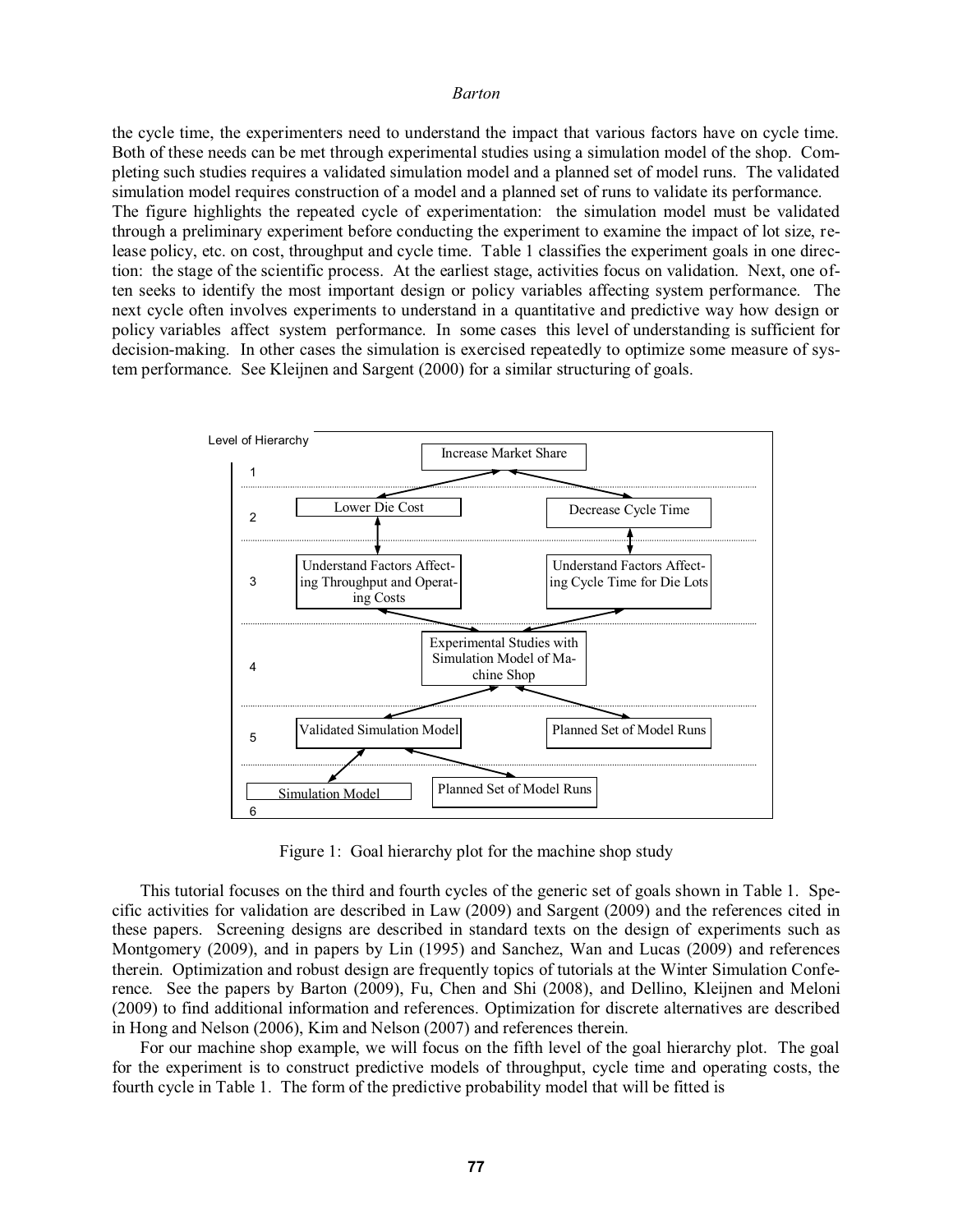$$
Y = \beta_0 + \beta_1 g_1(x_1, x_2, ..., x_d) + ... + \beta_p g_p(x_1, x_2, ..., x_d) + \varepsilon,
$$
\n(1)

where  $\varepsilon$  are independent, normal random quantities with mean zero and unknown variance. The *x*'s are independent variables that are identified using the techniques in the next section. The appropriate *g* functions can be determined using the techniques in Section 5. For some simulation outputs, it may not be reasonable to assume that the random variation in the output performance measure will be normally distributed. When the output measure is an average or cumulative quantity over time, a form of the Central Limit Theorem often applies, making a normal distribution a reasonable approximation for  $\varepsilon$ .

| Cycle     | Goal                             |  |  |
|-----------|----------------------------------|--|--|
| 1. Early  | Validation                       |  |  |
| 2. Early  | <b>Screening Variables</b>       |  |  |
| 3. Middle | Sensitivity Analysis, Under-     |  |  |
|           | standing                         |  |  |
| 4. Middle | <b>Predictive Models</b>         |  |  |
| 5. Middle | Selecting the Best Configuration |  |  |
| 6. Late   | Optimization, Robust Design      |  |  |

Table 1: Goals by cycle of the investigation

The goal of our example experiment (at hierarchy level 4 in Figure 1) is to provide estimates of the unknown  $\beta_i$  coefficients in the model (1), as well as an estimate of the variance of  $\varepsilon$ . For the machine shop study, there are three such models: one for cycle time, one for operating costs, and one for throughput. They do not necessarily have the same independent variables or same kinds of terms.

# **4 IDENTIFY AND CLASSIFY VARIABLES**

The second step in the experiment design process is to identify quantities in the simulation that can be set to desired values (*independent* variables) and the resulting system performance measures that are of interest (*dependent* variables).

There are two other classes of variables to be considered when designing the experiment. *Nuisance* variables are known to affect the behavior of the system, but cannot be controlled directly. These are rarely present in simulation, where all factors are generally under the user's control.

The fourth type of variable is an *intermediate* variable. Intermediate variables cannot be controlled independently: they are affected by the settings of the independent variables. They are not considered dependent variables, however, if there is no interest in their value except as it affects an important performance measure. For example, the average number of unscheduled maintenance operations per month will affect operating costs for our shop. This quantity cannot be set independently: it will depend on the speed and feed rates used for the milling machines and on the preventative maintenance policy, among other things. It is not of direct interest, since we care ultimately about cycle time, throughput, and operating costs.

It is important to identify all variables of all four types before planning the set of runs. Intermediate variables must be recognized so that they are not mistakenly included as independent variables. Nuisance variables must be monitored so that random variation in the experiment results can be understood. *ALL* independent variables should be identified, not just the ones that will be varied in the experiment. In order for you (or others) to be able to reproduce your results at a later date, you must record the (fixed) values of any independent variables that you did not adjust, as well as the values of ones that were varied. The *held-fixed* variables have a way of changing over time, as the simulation model is run and rerun for different purposes. Independent variables whose values are actually changed during the experiment will be called *factors*.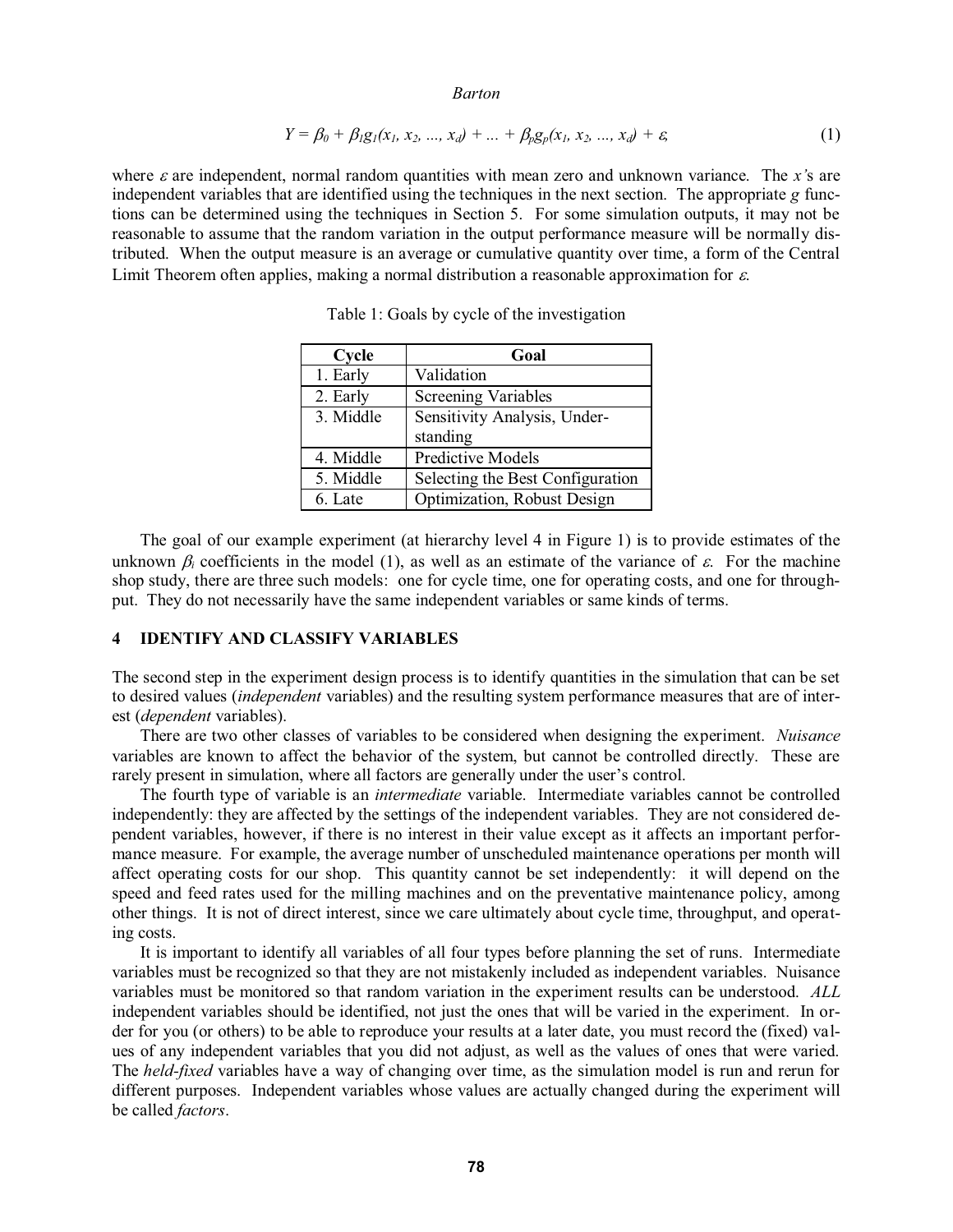Dependent variables are determined by the objectives of the study. For our example, they appear in the goal hierarchy plot in Figure 1: cycle time, throughput, and operating costs. Independent variables are harder to identify. Process diagrams (IDEF0) and cause-effect diagrams can be used to identify them. We will illustrate the cause-effect diagram here. For examples of IDEF0 process diagrams, see Barton (1999).

Figure 2 shows a cause-effect diagram for throughput, one of the dependent variables in the study. A similar diagram must be constructed for each dependent variable. The diagram shows a chain of causeeffect relations. At the end of each chain is the dependent variable. At the beginning of each chain is a root cause, which may be either an independent variable (if it can be controlled) or a nuisance variable.



Figure 2: Cause-effect diagram for the machine shop study

Independent variables and nuisance variables appear as lines with no lines impinging on them: if the diagram is a tree, they are the leaves. The independent variables in ovals are the ones that will be varied in this study. *Setup time* is assumed to be fixed at a particular value for this study. Only *part size and complexity* remains. It might be considered either a nuisance variable, if we wish to model a random mix of die types, or a held-fixed independent variable, if we wish to consider only certain fixed mixes of parts in our production schedule.

Intermediate variables appear as branches. Time in unscheduled maintenance will depend on the speed/feed of the tools and on the preventative maintenance policy, for example.

Table 2 shows the dependent variables for our machine shop study, and the independent variables associated with each of them. In parentheses are the ranges of interest for each independent variable. These ranges are determined by practical limits or by policy decisions.

Table 2: Dependent variables and associated independent variables and ranges for the machine shop study

| Dependent  | Independent                             |  |  |  |  |
|------------|-----------------------------------------|--|--|--|--|
| throughput | job release policy (1, 2), lot size     |  |  |  |  |
|            | $(10-30)$ pieces), prev. maint. $(2-8)$ |  |  |  |  |
|            | hours), speed/feed $(0.1 - 0.5)$        |  |  |  |  |
|            | inch/second)                            |  |  |  |  |
| cycle time | job release policy $(1, 2)$ , lot size  |  |  |  |  |
|            | $(10-30)$ pieces), prev. maint. $(2-8)$ |  |  |  |  |
|            | hours), speed/feed $(0.1 - 0.5)$        |  |  |  |  |
|            | inch/second)                            |  |  |  |  |
| operating  | prev. maint.(2-8 hours), speed/feed     |  |  |  |  |
| costs      | $(0.1 - 0.5$ inch/second)               |  |  |  |  |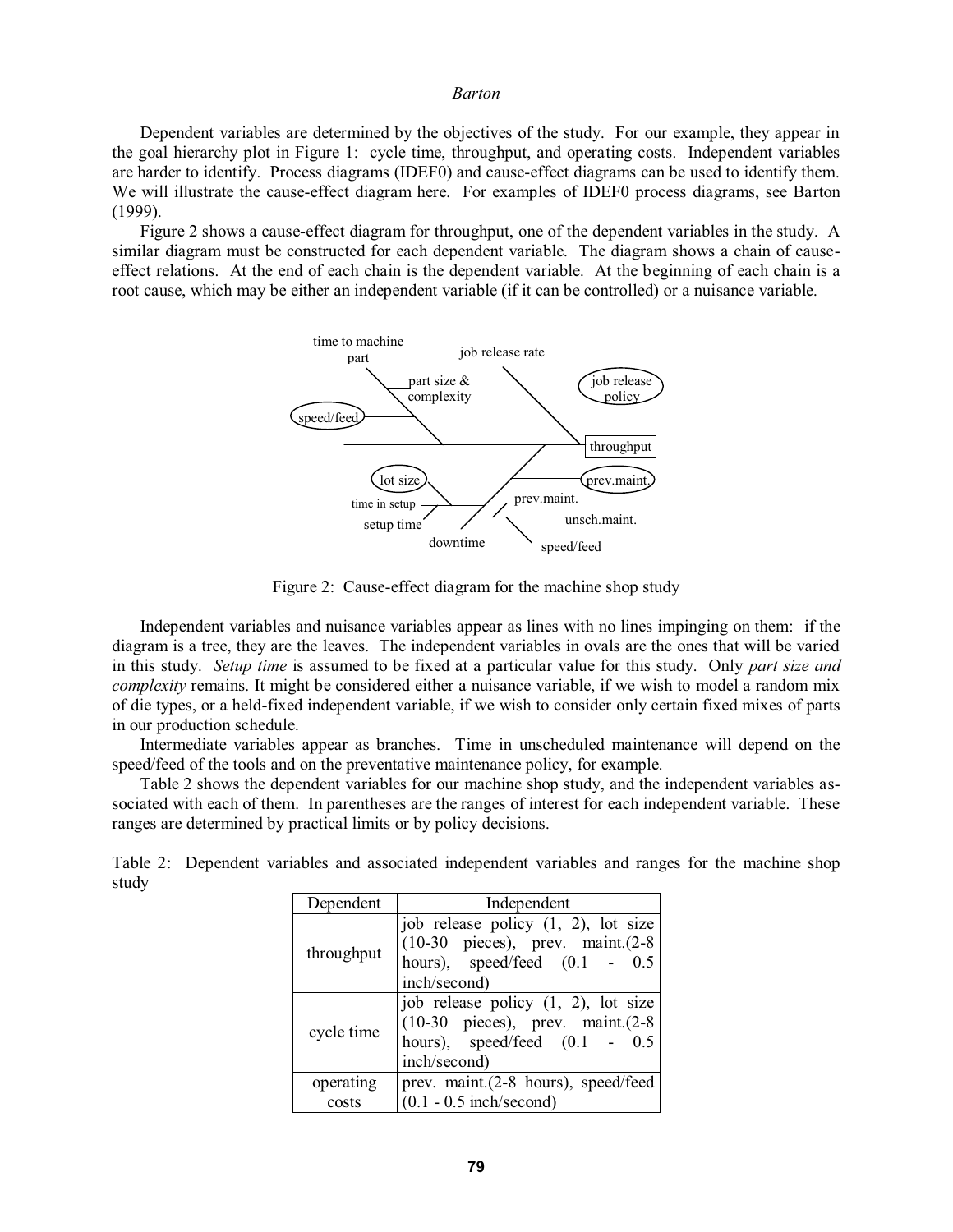Next, we need to identify, in a qualitative way, whether we expect a linear or nonlinear relationship. This will determine what *g* functions we will need in the probability model (1).

### **5 CONSTRUCT A PROBABILITY MODEL**

This step is closely linked to step one of the overall process of scientific investigation: define the hypothesis to be tested. Before we can choose a set of simulation runs, we need to know the form of the model (1) that will be fitted and tested. That means we need to know not only which  $x$ 's but also which  $g$ 's, as well as something about the variance of the  $\varepsilon$ 's. Often the  $g$  functions are just power and cross-product terms of the form  $x_i$ ,  $x_ix_j$ ,  $x_i^2$ ,  $x_ix_jx_k$ ,  $x_ix_j^2$ , and so forth. These forms are supported to some extent by Taylor's Theorem, which shows that polynomial functions (power and cross-product terms) provide good *local* approximations to any smooth response function.

Two kinds of graphs can help us identify the kind of terms to be included in the probability model. A-priori main effect plots help to identify *g* function power terms of the form  $x_i$ ,  $x_i^2$ ,  $x_i^3$ , and so forth. Apriori interaction plots help to identify terms of the form  $x_i x_j$ ,  $x_i x_j x_k$ ,  $x_i x_j^2$ , and so forth. Space and time limitations restrict this presentation to main effect plots. See Barton (1999) for details on constructing and interpreting a-priori interaction plots.

Figure 3 shows a set of four a-priori main effect plots for the hypothesized effect of each factor on throughput. Plots that are roughly linear *over the range of interest* require only an *xi* term. Plots with curvature may require an  $x_i^2$  term in addition, and plots with changing curvature *over the range of interest* may require  $x_i^3$  and higher terms as well.

Since we are only considering two candidate job release policies, there are only two discrete choices. We hypothesize that job release policy 2 will provide greater throughput, although this aspect of the hypothesis is not critical to the design chosen in Section 6. The speed/feed variable can be expected to have a linear impact on throughput. The figure shows an expected increase in throughput as lot size is increased, with diminishing returns. Over the region of interest, however, the figure suggests that a linear approximation should be adequate. The preventative maintenance schedule's impact on throughput is to reduce throughput for too-frequent PM times, and to again reduce throughput (due to frequent unscheduled maintenance) if the time between PMs is too long. In this case, curvature occurs in the region of interest, and so linear and quadratic terms for the impact of PM will be included in the model.



Figure 3: A-priori main effect plots for throughput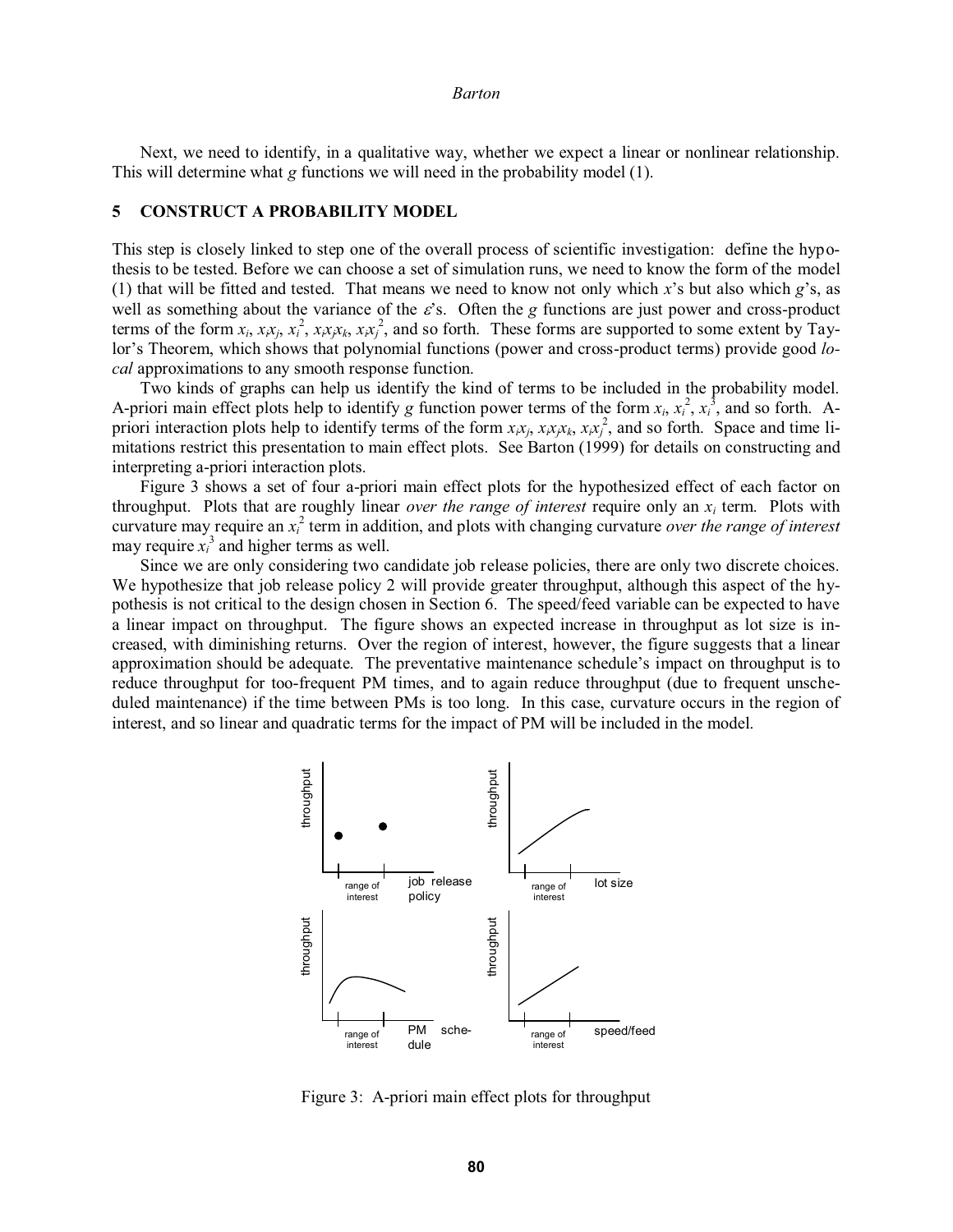Two comments about these plots are in order. First, there are no scales on the vertical axes. These plots are qualitative, not quantitative. We do not know the quantitative relationships in advance: that is why we are conducting the simulation experiment! Second, the qualitative forms need not be correct. After all, they are only our guesses. These plots provide a description of the hypotheses that we will test in this cycle of the scientific investigation.

An assessment of these figures, along with the a-priori interaction plots (not shown) leads to the hypothesized model

$$
Y = \beta_0 + \beta_1 x_1 + \beta_2 x_2 + \beta_3 x_3 + \beta_4 x_3^2 + \beta_5 x_4 + \beta_6 x_3 x_4 + \varepsilon,\tag{2}
$$

where  $x_1$  is job release policy (1 or 2),  $x_2$  is lot size (units),  $x_3$  is PM schedule (hours), and  $x_4$  is speed/feed (in./second), and  $\varepsilon$  has a normal distribution with unknown variance. The only interaction term that appears is due to a change in the impact of the PM schedule depending on speed/feed. Similar plots would have to be constructed for the dependent variables cycle time and operating costs.

# **6 CHOOSE AN EXPERIMENT DESIGN**

In this activity, one determines the number of distinct model settings to be run, and the specific values of the factors for each of these runs. There are many strategies for selecting the number of runs and the factor settings for each run. These include random designs, optimal designs, combinatorial designs, mixture designs, sequential designs, and factorial designs.

Factorial designs are based on a grid, with each factor tested in combination with every level of every other factor. Factorial designs are attractive for three reasons: i) the number of levels that are required for each factor are one greater than the highest-order power of that variable in the model, and the resulting design permits the estimation of coefficients for all cross-product terms ii) they are probably the most commonly used class of designs, and iii) the resulting set of run conditions are easy to visualize graphically for as many as nine factors.

The disadvantage of factorial designs is that they require a large number of distinct runs when the number of factors and/or the number of levels of the factors are large. In this case, fractional-factorials are often employed. This section focuses on factorial and fractional-factorial designs.

Figure 4 shows geometric representations for three and five factors each with two levels. The fivefactor design shows how additional factors can be incorporated by hierarchically using rectangular frames.

Figure 5 shows a candidate design for the machine shop study. Three levels are used for the preventative maintenance schedule, to allow estimation of the quadratic term in (2). There are seven  $\beta$  coefficients in the model (2) and the variance of  $\varepsilon$  to estimate, so we need at least seven different run conditions, eight if there are no replications (repeated runs with the same factor settings). Replications allow us to check the adequacy of the model, so rather than run each factorial point for a total of 24 runs, we have chosen 1/2 of the factorial points, and replicated four of those, for a total of 15 runs. Barton (1999) describes geometric characteristics that can be used to guide the selection of a fraction of the full factorial design.

### **7 VALIDATE THE PROPERTIES OF THE DESIGN**

Because this design was selected based on geometric properties, there is no guarantee that it will allow the estimation of all of the terms in the model. A mathematical check is necessary. The mathematical requirements can be found in a design of experiments text such as Montgomery (2009) or in Barton (1999).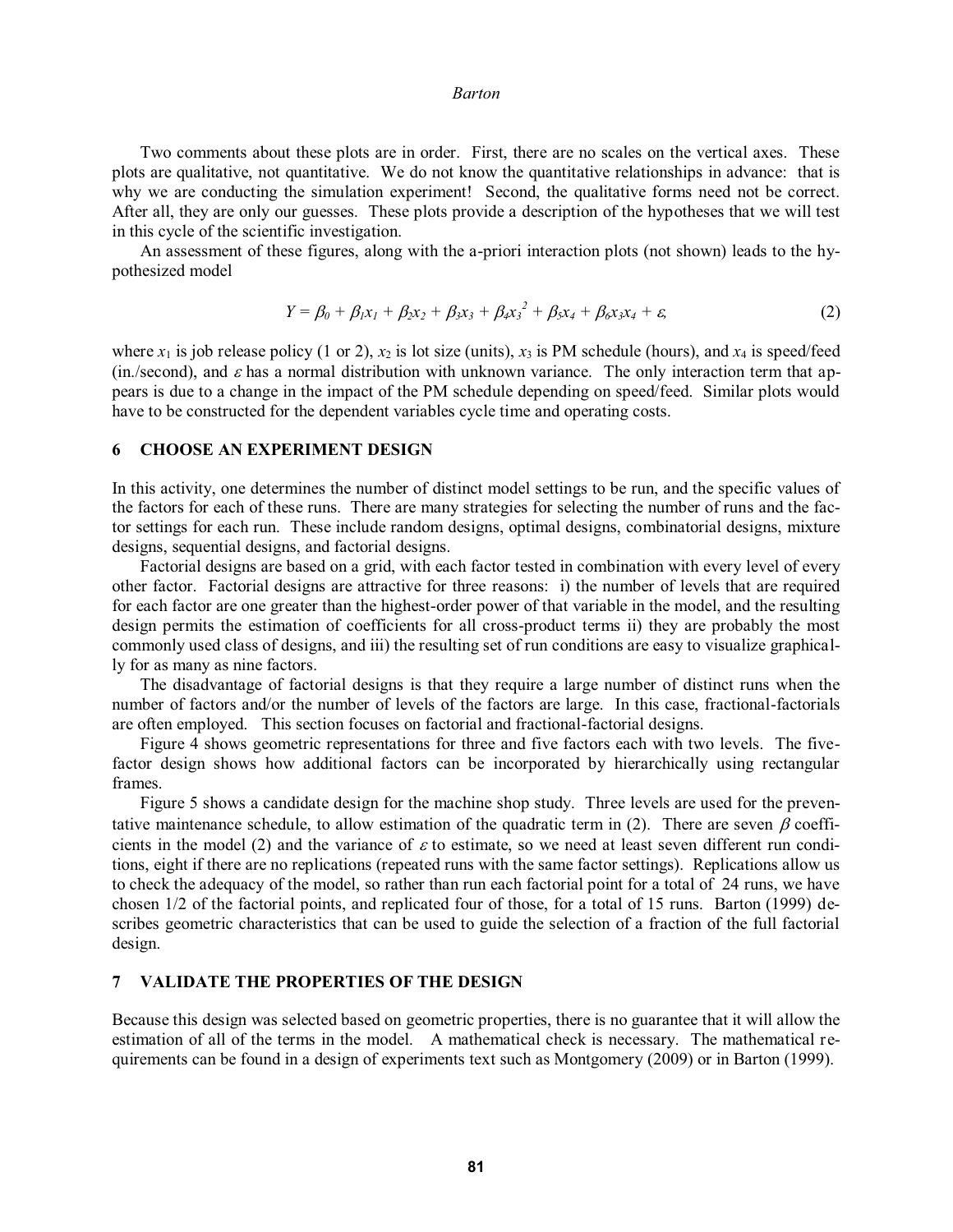The simplest check, however, is to create a random artificial response for *Y* before running the simulation model and proceed with the statistical analysis. If the design is inadequate, the statistical package will inform you that the parameters cannot be estimated.

You can also use this approach to get an idea about whether the number of runs will be sufficient to estimate the coefficients in (1) with adequate precision. In this case, guesses for all of the  $\beta$ 's and an estimate of the variance of  $\varepsilon$  can be used to generate artificial  $Y$ s using a spreadsheet and the hypothesized model. If you find a lack of significance for the model terms when you analyze the statistics for the artificial data, you will need to increase the number of replications, or increase the magnitude of the  $\beta$  coefficients that you will be able to detect.

THREE FACTOR DESIGN



Figure 4: Factorial designs for three and five factors



Figure 5: Fractional factorial design for the machine shop study

Because we have two other dependent variables, and we would like a single experiment to allow us to fit all three models, we need further checks on the design. It must also be validated for fitting the hypothesized models for cycle time and operating costs.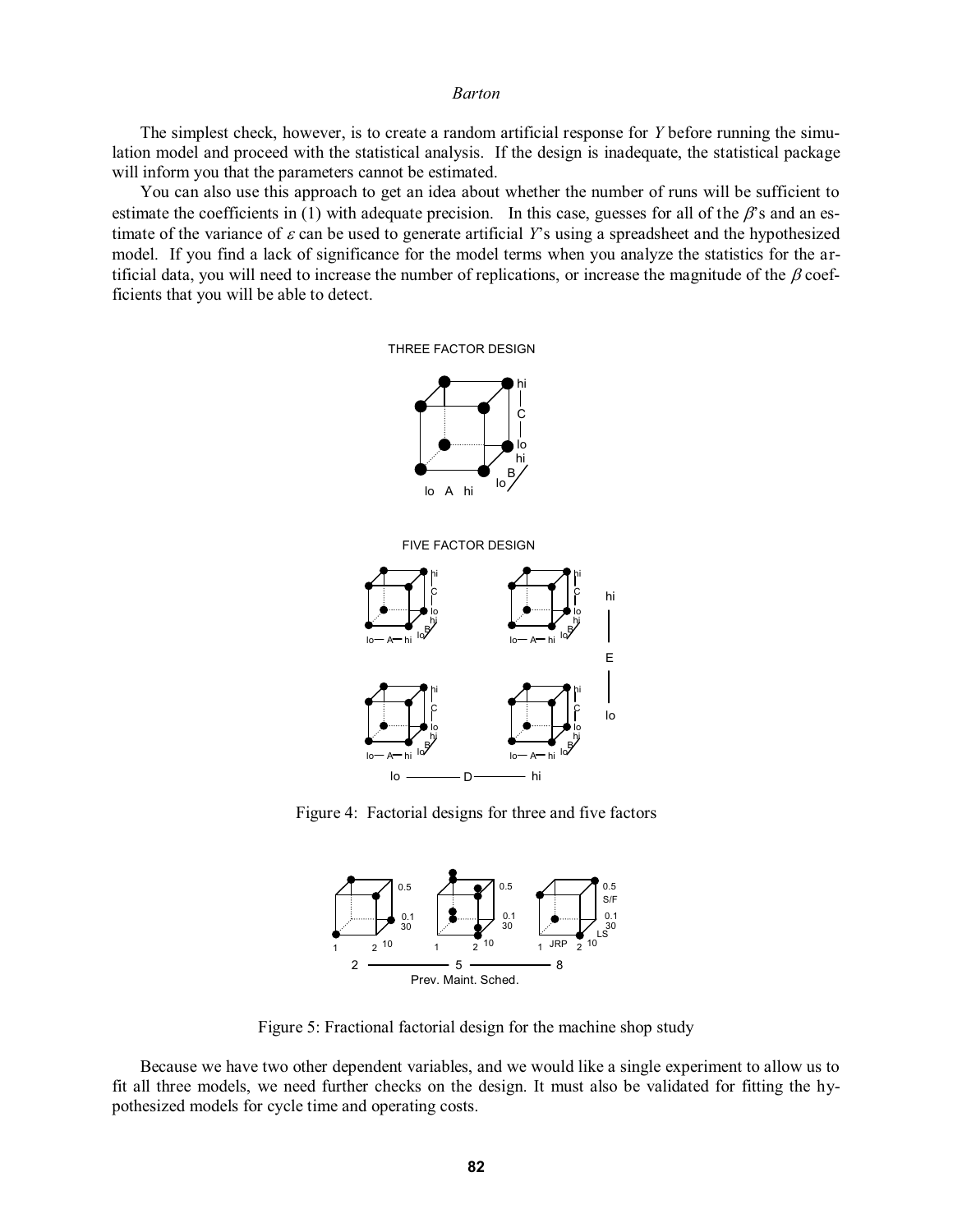### **8 GRAPHICAL DISPLAY OF RESULTS**

A graphical design framework provides an added bonus: it can be used to display the results of the experiment. Figure 6 shows the results of the experiment presented in Figure 5, using the same framework. The size of the circle corresponds to the throughput. We see that lot size increases throughput (the estimate for  $\beta_2$  is positive) and increasing the frequency of preventative maintenance increases throughput (the estimate for  $\beta_3$  is negative). No other effects are apparent (except for  $\beta_0$ , all other  $\beta$ 's are approximately zero).



Figure 6: Results of the machine shop experiment

In some cases, this graphical presentation can be more informative than the estimated coefficients of models like (1). Imagine a simple simulation of the percent of on-time completions for a mortgage application processing center. The simulation study involves three factors: the arrival rate of applications  $(x_4)$ , whether the processing personnel also have telephone-answering responsibilities  $(x_B)$  and whether the processing personnel also have copier maintenance responsibilities  $(x<sub>C</sub>)$ .

Figure 7 shows the results of the simulation experiment: the percentage of on-time processing of applications is shown by the diameter of the circle. The results are easy to interpret: processing personnel can handle telephone and/or copier maintenance without affecting performance when the arrival rate of applications is low; performance is degraded only when arrival rate is high and the personnel must also answer phones *and* maintain the copier.



Figure 7: Mortgage processing example

Table 3 shows the fitted regression model. Without Figure 7, these results would be hard to interpret. Every possible term has a significant coefficient! In this case the model would have an intercept, three linear terms, three two-factor cross-product terms, and a three-factor interaction term. The insight would be: "Gee, this is a complex response function."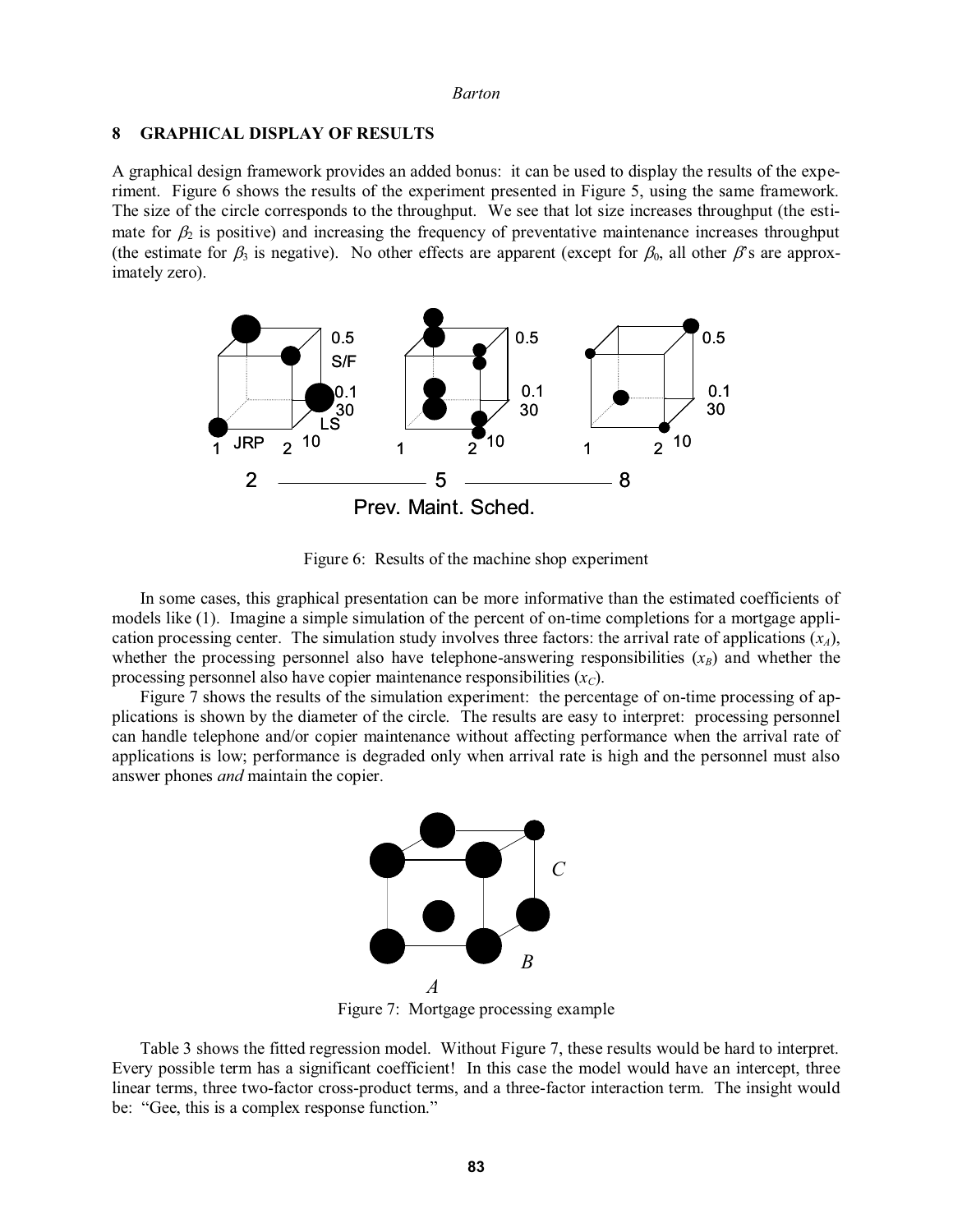| Variable  | DF | Parameter<br>Estimate | Standard<br>Error | T for HO:<br>Parameter=0 | Prob >  T |
|-----------|----|-----------------------|-------------------|--------------------------|-----------|
| INTERCEPT |    | 8.054951              | 0.11733721        | 68.648                   | 0.0001    |
| XA        |    | $-0.341090$           | 0.11733721        | $-2.907$                 | 0.0050    |
| ΧB        |    | $-0.706990$           | 0.11733721        | $-6.025$                 | 0.0001    |
| ХC        |    | $-0.266921$           | 0.11733721        | $-2.275$                 | 0.0263    |
| XAXB      |    | $-0.418560$           | 0.11733721        | $-3.567$                 | 0.0007    |
| XAXC      |    | $-0.521779$           | 0.11733721        | $-4.447$                 | 0.0001    |
| XBXC      |    | $-0.302551$           | 0.11733721        | $-2.578$                 | 0.0122    |
| XAXBXC    |    | $-0.557293$           | 0.11733721        | $-4.749$                 | 0.0001    |

# Table 3: Regression coefficients for the mortgage example

# **9 ADDITIONAL ISSUES IN PLANNING AND CONDUCTING SIMULATION EXPERIMENTS**

This tutorial focused on the planning of run conditions for fitting a probability model. There are a number of other issues that the simulationist faces when planning an experiment.

- 1. If the simulation model is non-terminating (as was the case for our machine shop example), then the run length (in hours, days, or weeks) must be determined.
- 2. There is often a tradeoff between run length and replications. Depending on the estimated variance of  $\varepsilon$ , and the desired precision of the  $\beta$  estimates, multiple replications may be needed.
- 3. The variability of the performance measure may differ from one set of experimental conditions to another. This may be handled by adjusting run lengths, transforming the dependent variable, or using a weighted least squares method for analysis.
- 4. One must determine whether an initial transient period must be deleted from each run (and its length) before computing the performance measure.
- 5. Random number streams must be allocated to different components of the model. This may be done in a non-independent fashion as a means to reduce the variability of the estimates of the model coefficients  $(\beta s)$  in (1).
- 6. The results of the experiment must be analyzed: statistical techniques must be used to fit the probability model and test hypotheses about its adequacy.
- 7. Experiments may focus on optimization, requiring a sequential approach to the design and analysis of simulation experiments.

These issues must be addressed to conduct a successful simulation study. For in-depth coverage of these issues, see simulation texts such as Law and Kelton (2000), Kleijnen (2008a), and Banks et al. (2009).

# **ACKNOWLEDGMENTS**

This tutorial is based on the prior work of many researchers. I have borrowed significantly from the work and/or philosophies of David Kelton, Jack Kleijnen, Barry Nelson, Susan Sanchez, Bob Sargent, Lee Schruben, and Jim Wilson.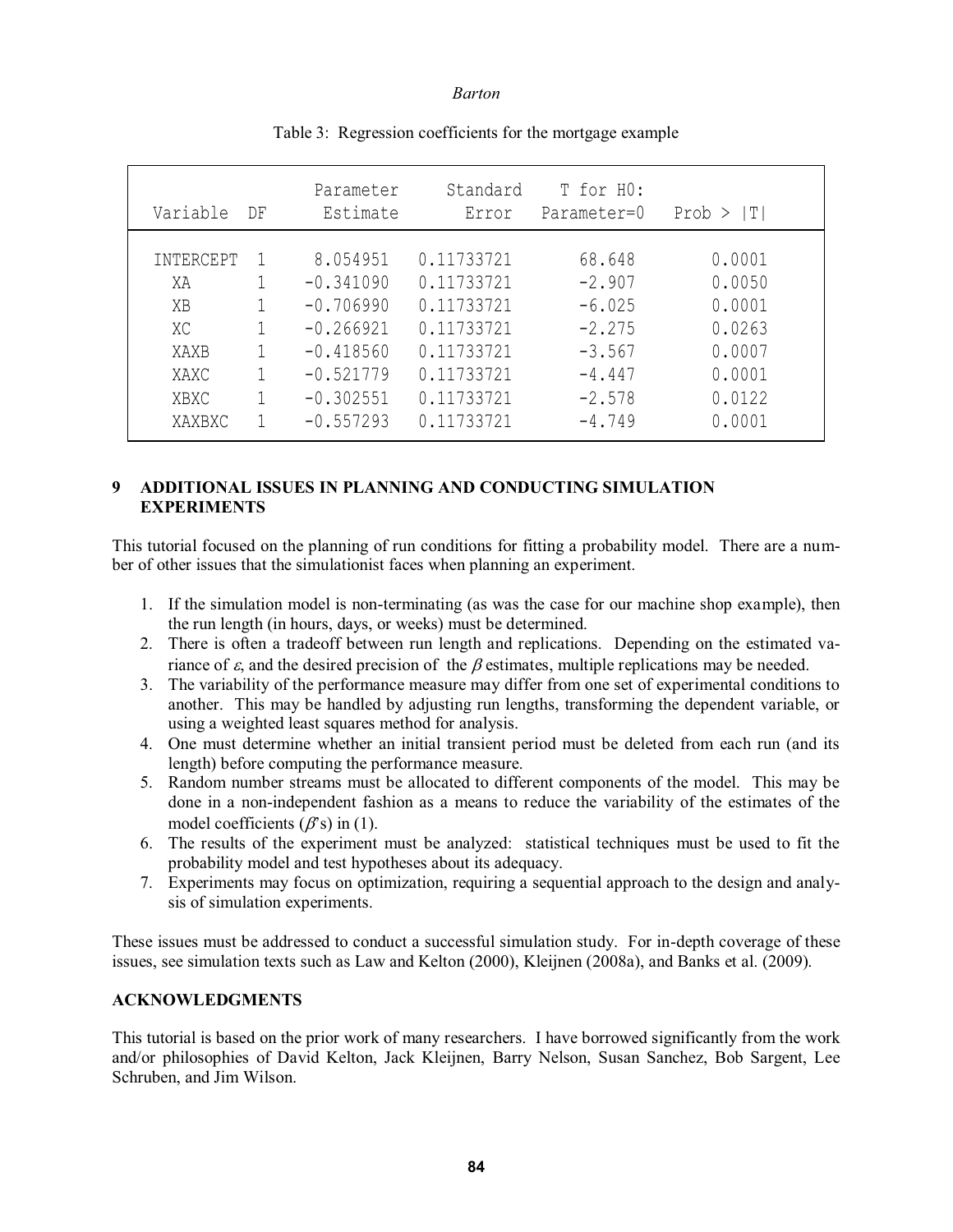## **REFERENCES**

- Banks, J., J. S. Carson, B. L. Nelson, and D. M. Nicol. 2009. *Discrete-event system simulation*, 5<sup>th</sup> ed. Upper Saddle River, New Jersey: Prentice-Hall.
- Barton, R. R. 1999. *Graphical methods for the design of experiments.* New York: Springer-Verlag.
- Barton, R. R. 2002. Designing simulation experiments. In *Proceedings of the 2002 Winter Simulation Conference*, ed. E. Yücesan, C.-H. Chen, J. L. Snowdon and J. M. Charnes, 45-51. Piscataway, New Jersey: Institute of Electrical and Electronics Engineers.
- Barton, R. R. 2004. Designing simulation experiments. In *Proceedings of the 2004 Winter Simulation Conference*, ed. R .G. Ingalls, M. D. Rossetti, J. S. Smith, and B. A. Peters, 73-79. Piscataway, New Jersey: Institute of Electrical and Electronics Engineers.
- Barton, R. R. 2009. Simulation optimization using metamodels. In *Proceedings of the 2009 Winter Simulation Conference*, ed. M. D. Rossetti, R. R. Hill, B. Johansson, A. Dunkin and R. G. Ingalls, 230- 238. Piscataway, New Jersey: Institute of Electrical and Electronics Engineers.
- Dellino, G., J. P. C. Kleijnen and C. Meloni. 2009. Robust simulation-optimization using metamodels. In *Proceedings of the 2009 Winter Simulation Conference*, ed. M. D. Rossetti, R. R. Hill, B. Johansson, A. Dunkin and R. G. Ingalls, 540-550. Piscataway, New Jersey: Institute of Electrical and Electronics Engineers.
- Fu, M. C., C.-H. Chen and L. Shi. 2008. Some topics for simulation optimization. In *Proceedings of the 2008 Winter Simulation Conference*, ed. S. J. Mason, R. R. Hill, L. Mönch, O. Rose, T. Jefferson, and J. W. Fowler, 27-38. Piscataway, New Jersey: Institute of Electrical and Electronics Engineers.
- Hong, L. J. and B. L. Nelson. 2006. Discrete optimization via simulation using COMPASS. *Operations Research* 54: 115-129.
- Kim, S.-H. And B. L. Nelson. 2007. Recent advances in ranking and selection. In *Proceedings of the 2007 Winter Simulation Conference*, ed. S. G. Henderson, B. Biller, M.-H. Hsieh, J. Shortle, J. D. Tew, and R. R. Barton, 162-172. Piscataway, New Jersey: Institute of Electrical and Electronics Engineers.
- Kleijnen, J. P. C. 2008a. *Design and analysis of simulation experiments.* New York: Springer.
- Kleijnen, J. P. C. 2008b. Design of experiments: overview. In *Proceedings of the 2008 Winter Simulation Conference*, ed. S. J. Mason, R. R. Hill, L. Mönch, O. Rose, T. Jefferson, and J. W. Fowler, 479-488. Piscataway, New Jersey: Institute of Electrical and Electronics Engineers.
- Kleijnen, J. P. C. and R. G. Sargent. 2000. A methodology for fitting and validating metamodels in simulation. *European Journal of Operational Research* 120:14-29.
- Law, A. M. 2009. How to build valid and credible simulation models. In *Proceedings of the 2009 Winter Simulation Conference*, ed. M. D. Rossetti, R. R. Hill, B. Johansson, A. Dunkin and R. G. Ingalls, 24- 33. Piscataway, New Jersey: Institute of Electrical and Electronics Engineers.
- Law, A. M., and W. D. Kelton. 2000. *Simulation modeling and analysis*, 3rd ed. New York: McGraw-Hill.
- Lin, D. K. J. 1995. Generating systematic supersaturated designs. *Technometrics* 37:213-225.
- Montgomery, D. C. 2009. *The design and analysis of experiments,* 7th ed. New York: John Wiley and Sons.
- Saaty, T. L. 1980. *The analytic hierarchy process.* New York: McGraw-Hill.
- Sanchez, S. M. and H. Wan. 2009. Better than a petaflop: the power of efficient experimental design. In *Proceedings of the 2009 Winter Simulation Conference*, ed. M. D. Rossetti, R. R. Hill, B. Johansson, A. Dunkin and R. G. Ingalls, 60-74. Piscataway, New Jersey: Institute of Electrical and Electronics Engineers.
- Sanchez, S. M., H. Wan and T. W. Lucas. 2009. Two-phase screening procedure for simulation experiments. *ACM Transactions on Modeling and Computer Simulation* 19:1-24.